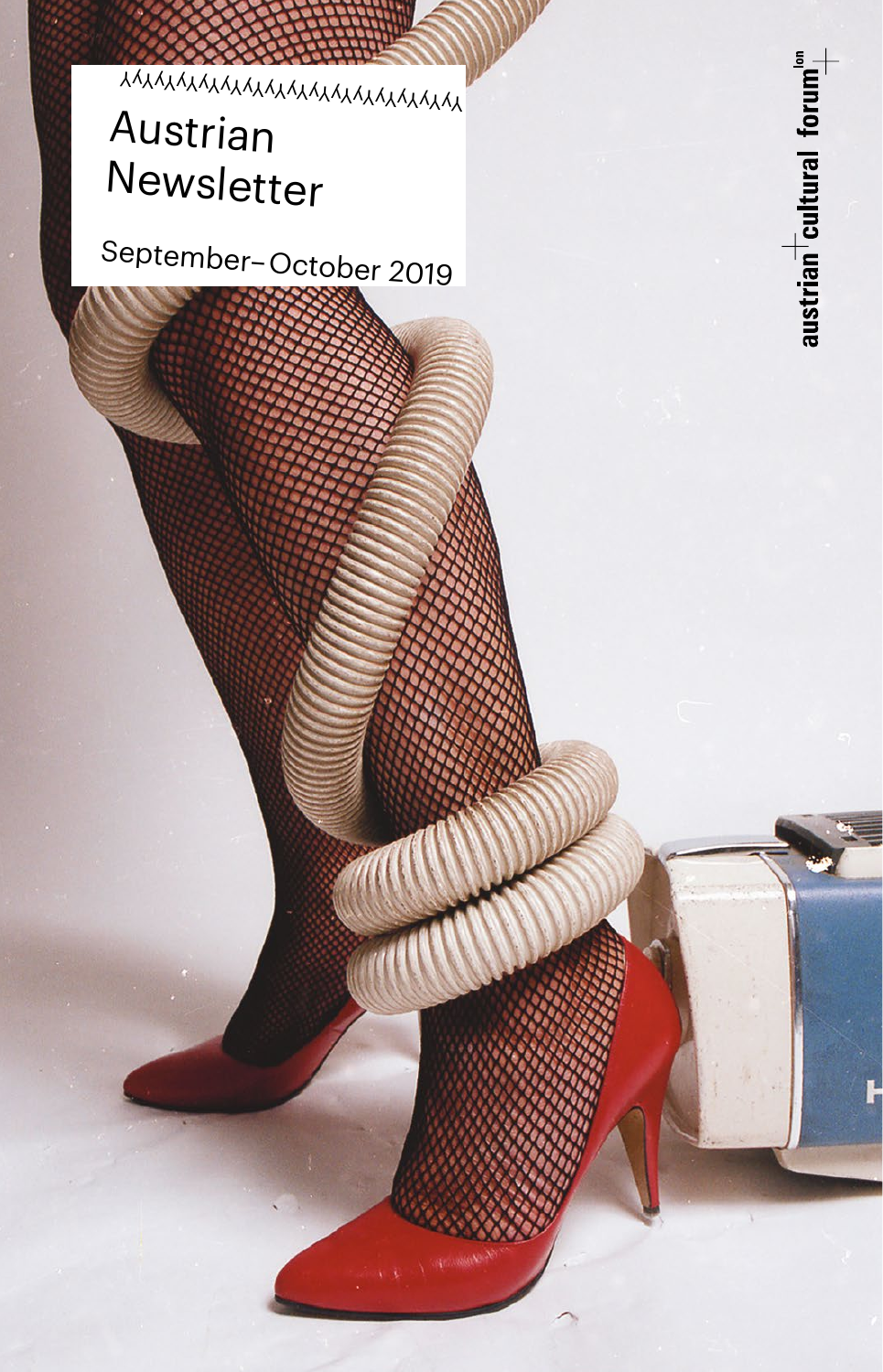### YyYyYyYyYyYyYyYyYyYyYyYyYyYyYyY

# Ongoing

## FOOD: Bigger than the Plate

*Visual Arts Until Sunday 20 October, V& A Museum*

From gastronomic experiments to urban farming, this exhibition brings together the politics and pleasure of food to ask how the collective choices we make can lead to a more sustainable, just and delicious food future. The exhibition features a new video by Austrian duo Honey & Bunny.

V& A Museum, Cromwell Road, London, SW7 2RL; www.vam.ac.uk

## Marie Neurath: Picturing Science

*Visual Arts Until Sunday 3 November, House of Illustration*

Austrian émigré designer Marie Neurath and her team at the Isotype Institute produced over 80 illustrated children's books from 1944 to 1971 in a pioneering collaboration between researchers, artists and writers. Using infographics and illustrated diagrams to explain scientific concepts, Neurath's books mark a defining moment in information design for children. The exhibition is presented as part of the Insiders/Outsiders Festival and in partnership with the University of Reading.

House of Illustration, 2 Granary Square, London N1C 4BH; www.houseofillustration.org.uk

## YyYyYyYyYyYyYyYyYyYyYyYyYyYyYyY

# September

## Open City Documentary Festival

*Film Wednesday 4 – Tuesday 10 September, London*

This year's Open City Documentary Festival features the UK premiere of Austrian filmmaker Sebastian Brameshuber's *Movements of a Nearby Mountain* as well as a special screening by visual artist and designer Rainer Kohlberger, where he will perform in a live audio-visual show. The festival champions the art of creative documentary and non-fiction filmmakers.

Rainer Kohlberger: *Brainbows* Friday 6 September, 6.40pm, Regent Street Cinema, 307 Regent St, London W1B 2HW

Sebastian Brameshuber: *Movements of a Nearby Mountain* + Q & A Saturday 7 September, 2.45pm, ICA, The Mall, London SW1Y 5AH

www.opencitylondon.com

## Illuminations VII: Friederike Mayröcker

*Literature Wednesday 11 September, 7pm, ACF London*

The seventh edition of *Illuminations* continues with new pieces of literary art and performance responding to the life and work of Friederike Mayröcker, recipient of the most important prize for German language literature, the Georg Büchner prize. One of the most important living European poets, her trailblazing, deeply complex poetry spans methodological explorations of visual, concrete, postmodern and phenomenological poetry.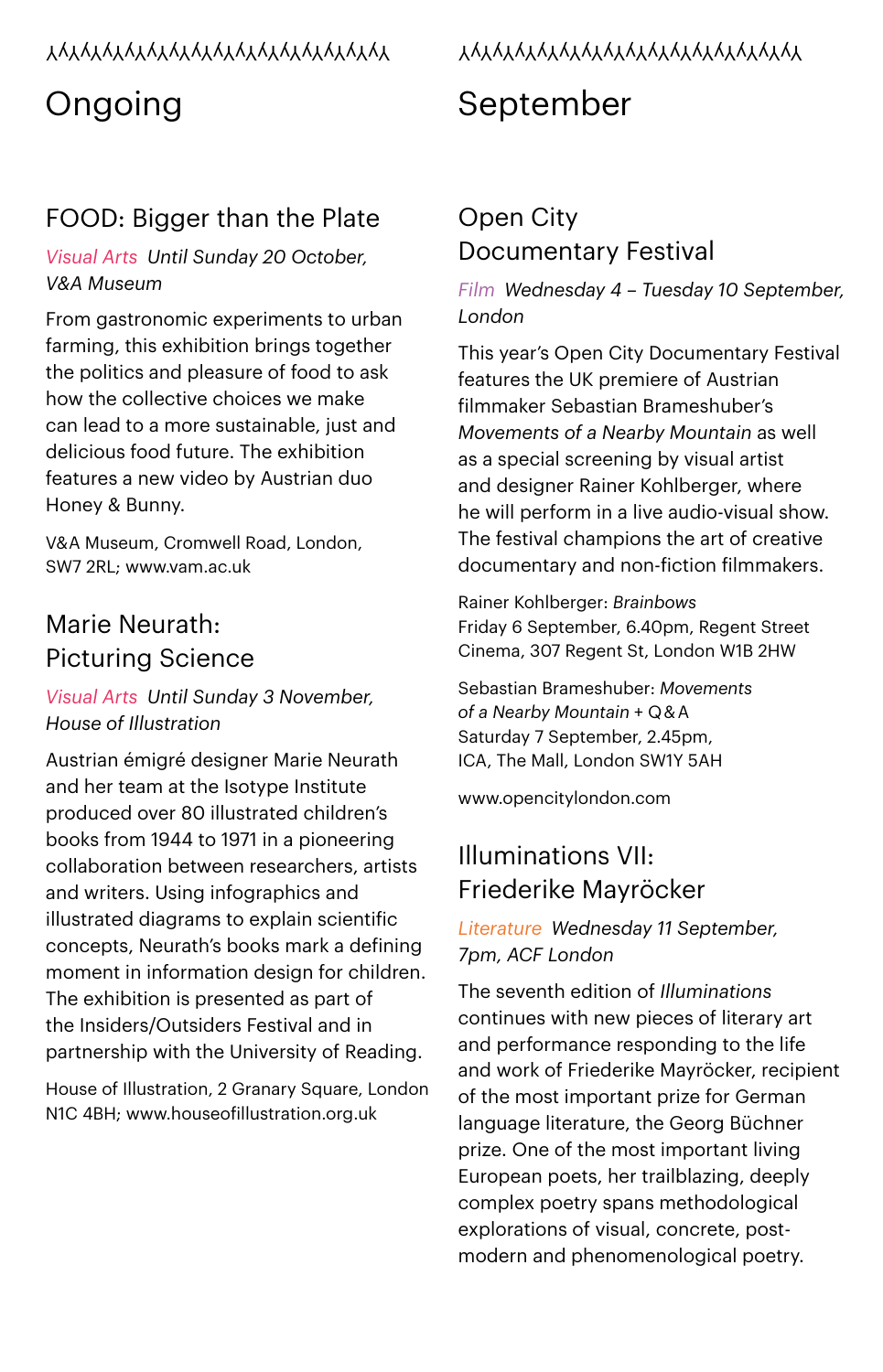

Open City Documentary Festival: Still from the film *Movements of a Nearby Mountain*

## Sofar Sounds

#### *Music Thursday 12 September, ACF London*

A Sofar gig is an intimate show held in a unique venue and typically features three artists, playing four songs each. Every line-up is specially curated to give the audience a diverse show. Sofar Sounds have taken the concept of chamber music into the 21st century and will team up with not-for-profit association Mousikos to connect young classical performing artists with new audiences and break down barriers in classical performing arts.

www.sofarsounds.com/london



Sofar Sounds © Bruna Magalhaes



Led Bib © Matt Crossick

## Mark Holub feat. Led Bib 'It's Morning'

*Music Sunday 15 & Monday 16 September, Friday 8 & Sunday 24 November, various locations*

Led Bib, known for their boundary-pushing rock and jazz that garnered them a Mercury Prize nomination, strike out with a new music and film project in 2019 – a suite of songs featuring vocalist Sharron Fortnam and a specially commissioned film by Dylan Pecora. Led Bib are joined by Fortnam and VJ Oli Chilton, who will manipulate the film projection live on stage, as the musicians improvise around the material.

www.ledbib.com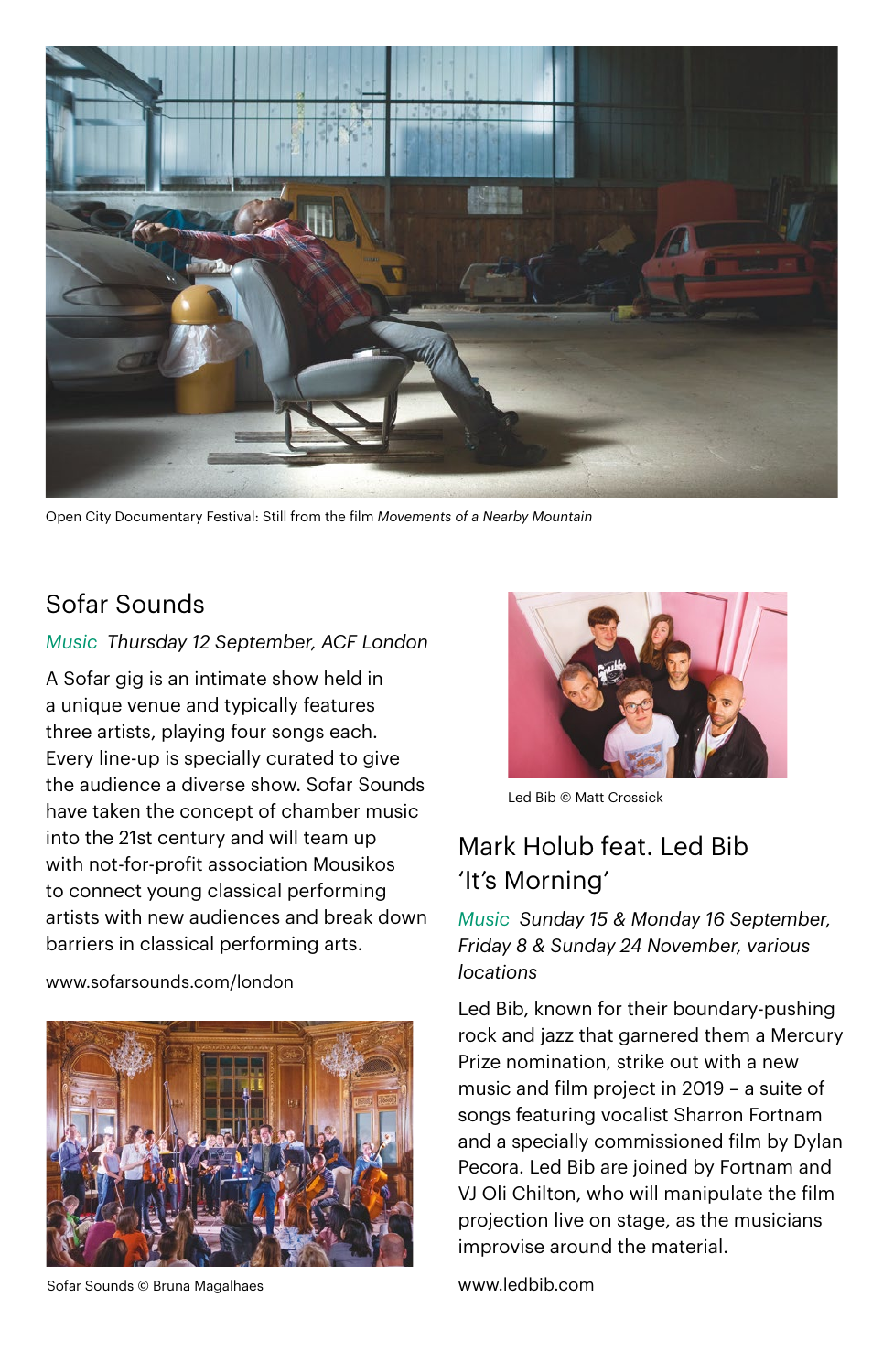## Passionate Spirit: The Life of Alma Mahler

*Music Literature Wednesday 18 September, 7pm, ACF London*

Alma Mahler, wife of Gustav Mahler, Walter Gropius and Franz Werfel, has been hailed as the first 'celebrity' in Vienna at the turn of the 20th century. Far from being a passive muse, Alma was an active partner and collaborator who enabled these men to reach their full potential. Biographer Cate Haste brings an important addition to the emerging canon of work that reconsiders women in history and shines a light on this sensational figure of the 20th century. The book presentation will be accompanied by a performance of Alma Mahler's Lieder by mezzo-soprano Emma Juengling and pianist Lysandre Ménard.

## Youth without God

#### *Theatre Thursday 19 September – Saturday 19 October, The Coronet Theatre, London*

A shocking allegorical evocation of life under fascism is brought to the stage by Oscar-winning dramatist Christopher Hampton (*Dangerous Liaisons*, *Atonement*) and directed by Austrian director Stephanie Mohr. Based on the novel by Ödön von Horváth, written in exile while in flight from the Nazis, *Youth Without God* portrays



Youth Without God © Alexander Andrews

a world of individual ruthlessness and collective numbness. It's a story as relevant today as ever before.

The Coronet Theatre, 103 Notting Hill Gate, London W11 3LB; www.thecoronettheatre.com

## Manu Delago Acoustic Tour

#### *Music Thursday 26 September – Tuesday 1 October, various locations*

World-renowned Austrian handpan player and composer Manu Delago returns with a brand-new album and his biggest live show to date. *Circadian* takes the listener through the cycle of sleep stages, emulating REM, light sleep, deep sleep and an abrupt awakening inspired by the concept of individual circadian rhythms, due in part to his own lack of sleep as an international touring musician with Björk, Ólafur Arnalds, Cinematic Orchestra and Anoushka Shankar.

www.manudelago.com



Manu Delago Ensemble © Chris Strassegger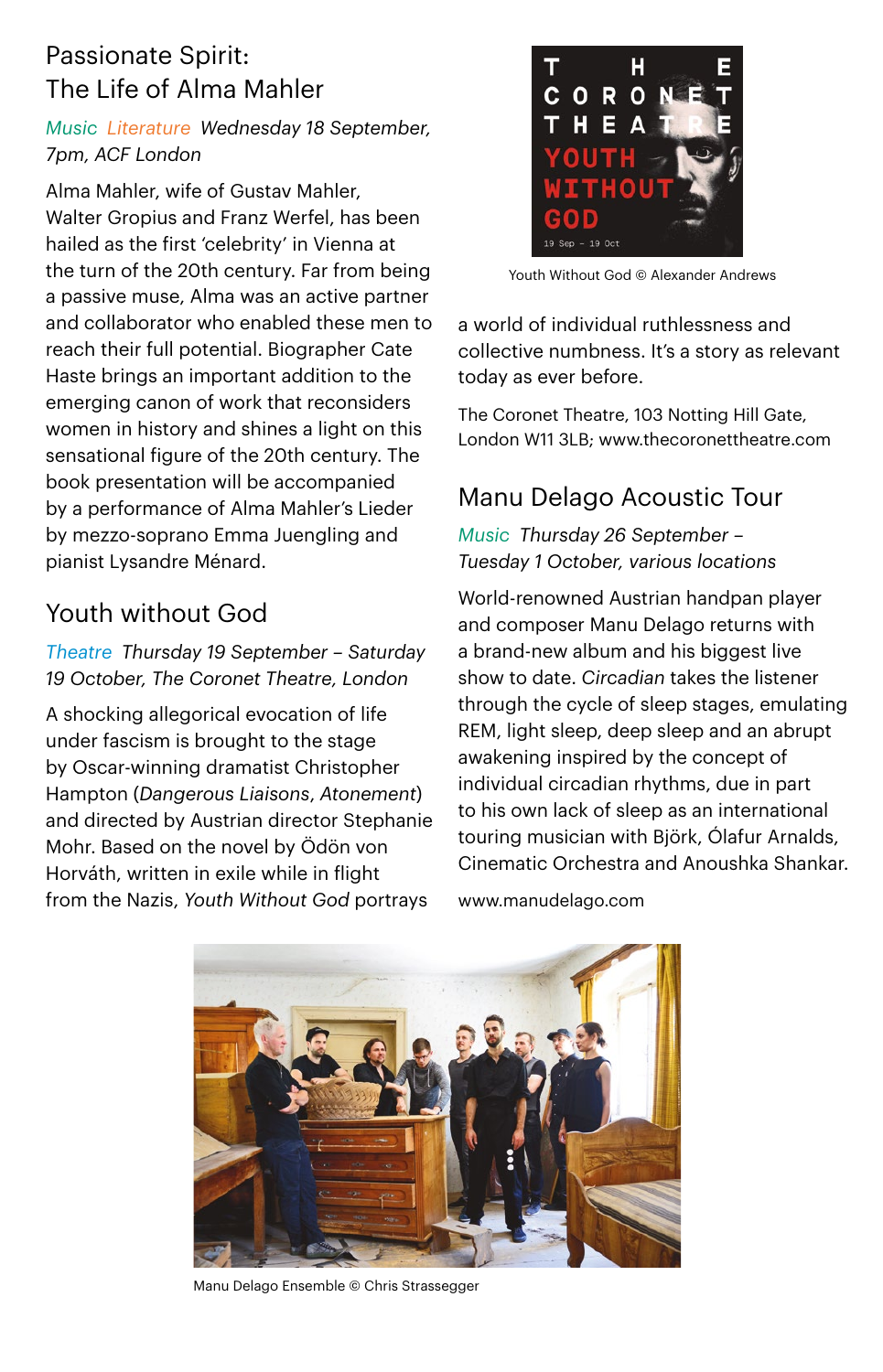# **October**

## London BFI Film Festival

### *Film Wednesday 2 – Sunday 13 October, London*

As in previous years a number of Austrian films will be screened at the BFI London Film Festival. Jessica Hausner's wellreceived *Little Joe*, whose lead actress Emily Beecham won the award for Best Actress at the Cannes Film Festival, and filmmaking duo Veronika Franz and Severin Fiala's new horror film *The Lodge*, premiered at this year's Sundance Film Festival, will be screened alongside several Austrian short films.

Details and screening times: www.bfi.org.uk/lff



Erika Fox © Tim Fox 2018

## Erika Fox: Paths

*Music Thursday 3 October, 7pm, ACF London*

Recently described by BBC Radio 3 as 'one of the 20th century's most significant compositional voices in this country', the music of Erika Fox is an intoxicating blend of theatre, ritual and her Hasidic roots. A refugee from Nazi Austria, Fox's music achieved strong recognition in the 1980s, then vanished from the concert stage. Join Erika Fox, NMC Recordings and members of the acclaimed Goldfield Ensemble for live chamber music and

YyYyYyYyYyYyYyYyYyYyYyYyYyYyYyY conversation, celebrating the launch of Fox's debut album *Paths* on the day of her 83rd birthday.

## Into the Night: Cabarets & Clubs in Modern Art

*Visual Arts Friday 4 October – Sunday 19 January 2020, Barbican Art Gallery*

The Barbican presents a landmark exhibition exploring the electrifying history of cabarets, cafés and clubs in modern art across the world, from London to New York, Paris, Mexico City, Berlin, Vienna and Ibadan. Included in the exhibition are life-size re-creations of avant-garde spaces such as the immersive Cabaret Fledermaus in turn-of-the-century Vienna.

Barbican Art Gallery, Barbican Centre, Silk Street, London EC2Y 8DS; www.barbican.org.uk



Barbican: 7. Josef Hoffmann, Wiener Werkstätte Postkarte No. 74, 1907. Courtesy of the Leonard A. Lauder Collection

## Royal College of Music Lunchtime Concert Series

#### *Music Monday 7 & 21 October, 1.05pm, ACF London*

Students from the Royal College of Music continue their series of lunchtime concerts at the ACF London. Awardwinning musicians will explore European musical culture in all its dazzling variety.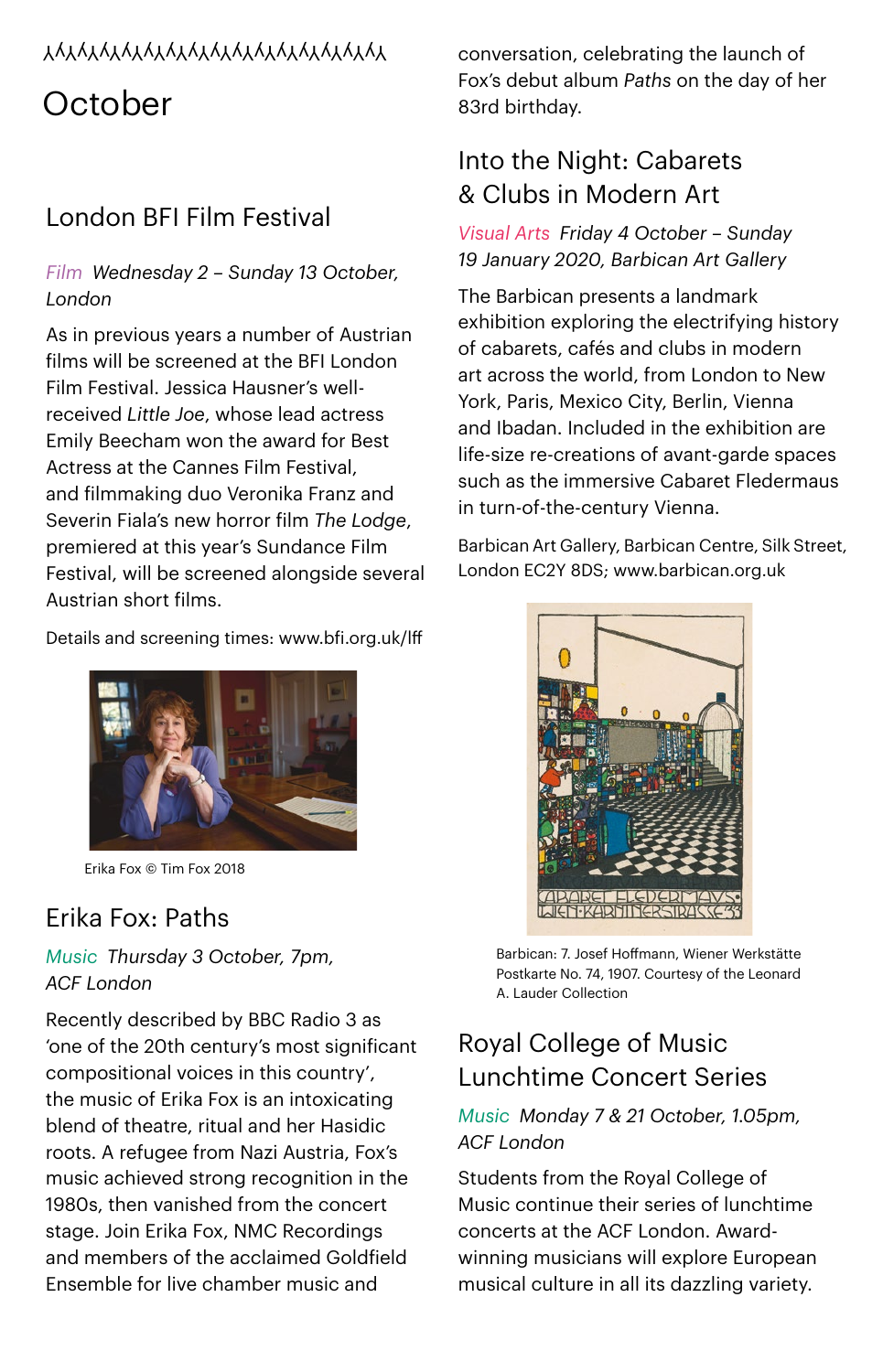## Nothing Less!

*Visual Arts Private View: Thursday 10 October, 6.30 – 8.30pm, ACF London; Exhibition continues until Friday 31 January 2020*

As we were celebrating the 100th anniversary of women's right to vote in Austria and the UK, we were also witnessing setbacks internationally in the rights of women due to conservative turns in politics. The exhibition *Nothing Less! 100 Years of Women's Suffrage* questions what constitutes women's rights today and galvanises feminist legacies that are often taken for granted. We demand nothing less than what has already been fought for and accomplished. We look ahead and move forward. Nothing less!

Featured artists: Bernadette Anzengruber, Renate Bertlmann, Valie Export, Caren Garfen, Johnny Golding, Noemi Lakmaier, Monica Ross, Fiona Rukschcio, Käthe Schönle, Stefanie Seibold, Jo Spence, Suzanne Treister and Hui Ye.

## HI5 – Minimal Jazz Chamber Music

*Music Thursday 17 October, 7pm, ACF London*

Drums, guitar, vibes and bass are enough for HI5 to casually tear down a limited music genre. A 'jazz-band' that spends much time on elaborate arrangements, just so they can surprise the audience at a live concert with the greatest of ease, not demonstrating the hard work behind it. Listening to multi-award-winning HI5 (e.g. Joe Zawinul Award, Jimmy Woode



HI5 © Christa Pertl

European Jazz Award) is both adventure and pleasure.

## Encounters: Anna Weidenholzer and Elisabeth Lauffer

#### *Literature Tuesday 22 October, 6pm, Senate House*

Anna Weidenholzer's first two novels have been enthusiastically received in Austria and Germany, her subtle and fragile tone being compared to the style of the young Peter Handke. *Finde einem Schwan ein Boot* (Find a Swan a Boat) is her third novel, hot off the press. The author will present and discuss an as-yet unpublished sample translation of the opening of the new novel with translator Elisabeth Lauffer.

Senate House, Gordon Room, Malet Street, London WC1E 7HU



Encounters: Anna Weidenholzer © katsey

## airborne extended

*Music Saturday 26 October, 8pm, Sonic Arts Research Centre, Belfast*

The contemporary music ensemble airborne extended, founded in 2013 by Elena Gabbrielli (flutes), Sonja Leipold (harpsichord/keyboard), Caroline Mayrhofer (recorders/Paetzold) and Tina Žerdin (harp) present emerging composers including two world premieres by Adam McCartney and David Brenmer, at Tempered Festival in Belfast.

Sonic Lab, Sonic Arts Research Centre (SARC): 4 Cloreen Park, Belfast BT9 5BQ www.caroline-mayrhofer.net/english/ airborne-extended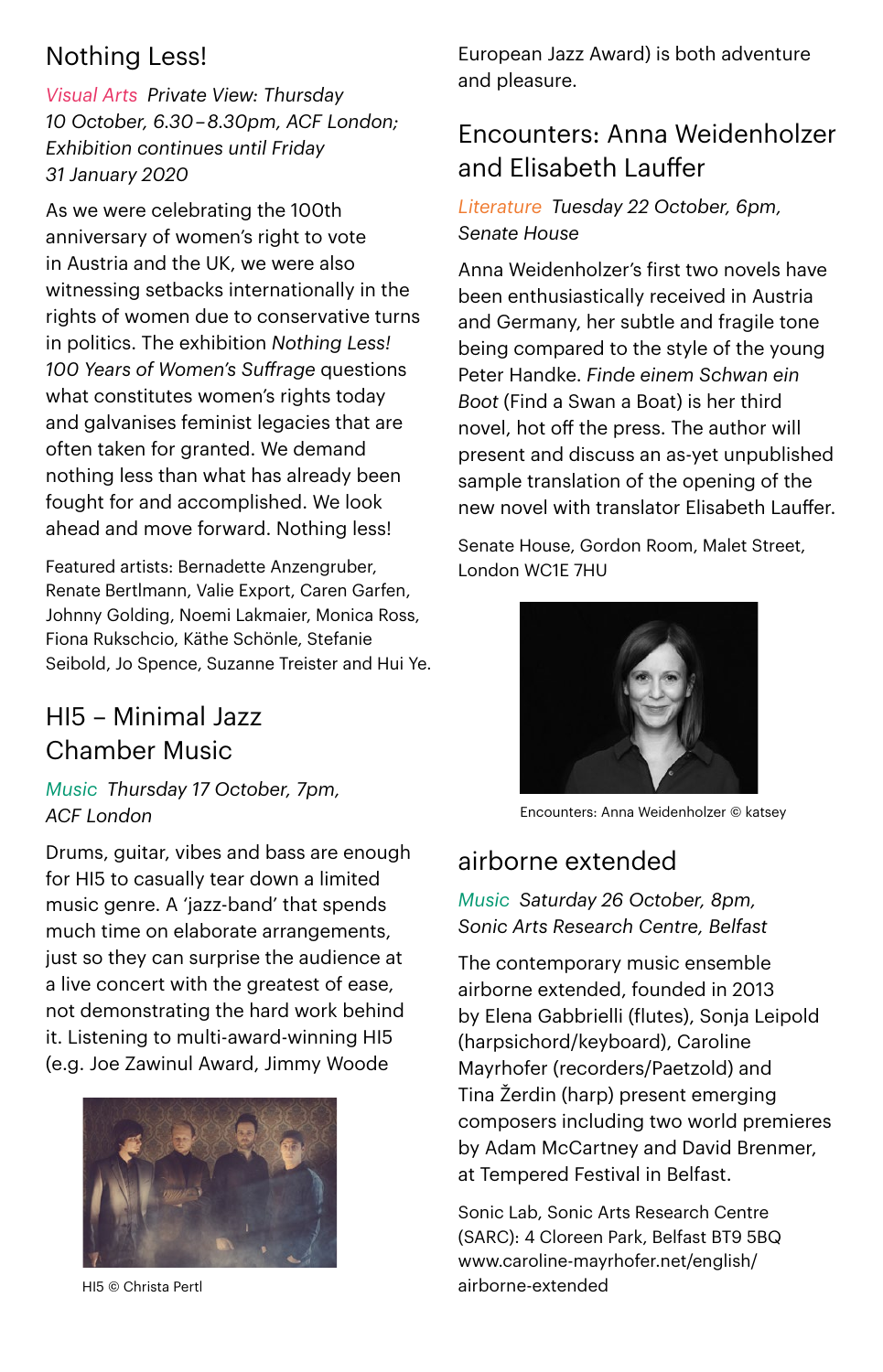## Hans Keller: Lectures on Beethoven's String Quartet in B flat major Op 130

### *Music Literature Tuesday 29 October, 7pm, ACF London*

This year marks the centenary of the birth of Hans Keller (d. 1985), the brilliant and controversial Anglo-Austrian music critic who arrived and settled in London in 1938. This event celebrates the launch of *Beethoven's String Quartet in B flat major Op 130*, a transcription of Keller's famous broadcast lectures of 1973. After the introduction of the book, a string quartet will play two movements from the piece.

## Jazzexchange: Synesthetic 2

*Music Thursday 31 October & Friday 1 November, London & St. Leonards-on-Sea*

Synesthetic 2's music is characterised by sharp and fast staccato lines, where seemingly hard edges are followed by longer movements. Micro-tonality, contemporary electronic music and minimal groove appear and fade away, connected by improvisation. Vincent Pongracz and Peter Rom have been playing together for many years, starting with the Synesthetic Octet (Syn8), recently finding a new manifestation as Synesthetic 2.

*31 Oct*: Vortex, 11 Gillett Square, Dalston, London N16 8AZ; www.vortexjazz.co.uk *1 Nov*: Cactus Hound Bar, 33–35 Western Rd, St Leonards-on-Sea TN37 6DJ



Synesthetic 2 © Astrid Knie

# **CineClub**

## New Austrian Cinema

The ACF's autumn CineClub series begins with two documentaries which explore and engage with the theme of borders and migration in very distinct ways.

## The Remains – After the Odyssey

### *Thursday 26 September, 7pm, ACF London*

What happens after a shipwreck in the Mediterranean leaves dozens of dead and missing refugees? Nathalie Borgers' documentary *The Remains* follows two parallel narratives. The first focuses on those dealing with the remains on Lesbos Island. The second portrays a Syrian family's inconsolable sadness of losing 13 relatives whose bodies were never found.

Austria, 2019, 90min, Greek, Arabic, Farsi, Kurdish, German with English subtitles, directed by Nathalie Borgers

## Die Bauliche Maßnahme

### *Thursday 24 October, 7pm, ACF London*

With precisely composed shots and detailed interviews with local police officers, hikers, farmers and small business owners, celebrated Austrian filmmaker Nikolaus Geyrhalter's film explores the few square kilometres at the Brenner Pass (border fence), telling an urgent story of Europe in the process.

Austria, 2018, 112min, German with English subtitles, directed by Nikolaus Geyrhalter



CineClub: Still from the film *The Remains*